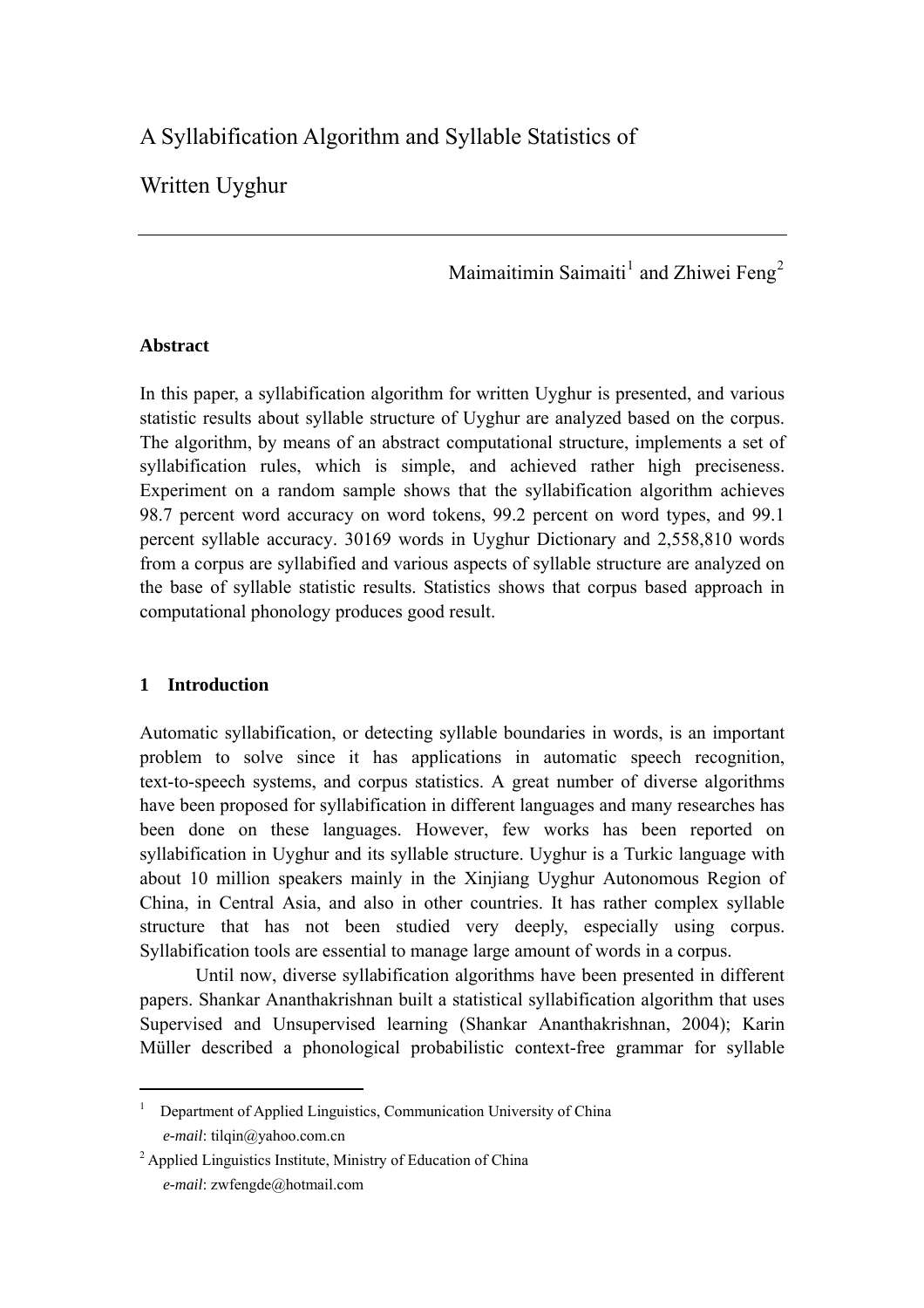structure of German words (Karin Müller, 2001a, 2001b); Robert Bannert applied a rule-based approach that uses the Principle of Maximum Onset for spoken standard Swedish (Bannert R., 1998); Ouellet and Dumouchel introduced Heuristic Syllabification method (Ouellet, P., Dumouchel, P., 2001); Lorenzo Cioni described an algorithm for the syllabification of Written Italian (Lorenzo Cioni, 1997). Among other approaches that deal with syllable structure, there are example-based approaches ((Hall (1992), Wiese (1996), Féry (1995), Kenstowicz (1994), Morelli (1999)), symbolic approaches (Belz, 2000), connectionist phonotactic models (Stoianov and Nerbonne, 1998), stochastic models de-scribing partial structures (Pierrehumbert (1994), Coleman and Pierrehumbert (1997)), or application-based approaches for syllabification (Van den Bosch, 1997) or text-to-speech systems (Kiraz and Möbius, 1998), for more details see (Karin Müller. 2001a, 2001b).

Their methods in essence can be divided into two categories. One approach operates in a rule-based framework. In this case, the program parses the input phoneme sequence according to some predetermined set of rules. In this approach, knowledge about syllables structure can be built into the syllabifier. Statistical approaches, on the other hand, assume very limited knowledge of phonotactic rules and constraints. Rather, they are provided with a large corpus of data (which may or may not be labeled with the correct segmentation), and the program automatically learns the rules by estimating probability distributions over a parameter set. This learning may be supervised (when the training data is labeled) or unsupervised (when the training data is not labeled, and the program attempts to uncover patterns automatically). Statistical techniques are particularly attractive when there is a large quantity of training data, but only scant knowledge of the phonotactics of the language. In this study, rule-based algorithms are preferred for syllabification Uyghur words when there is not available training data.

In our study, we developed a syllabification algorithm for written Uyghur in order to analyze the syllable characteristics of written Uyghur. The algorithm, by means of an abstract computational structure, implements a set of syllabification rules. Experiment on a random sample shows that the syllabification algorithm achieves 98.7 percent word accuracy on word tokens, 99.2 percent on word types, and 99.1 percent syllable accuracy. After then, 30169 words in Uyghur Dictionary and 2,558,810 words from a corpus are syllabified and various aspects of syllable structure are analyzed on the base of statistic results.

The rest of the paper is organized as follows. We introduce syllable structure of Uyghur and present our syllabification method in section 2. In Section 3, the statistic results and analyses of the results are given. Finally, we conclude the paper.

## **2 Syllabification Algorithm**

#### **2.1 Uyghur syllables and syllabification**

First, we give an overview about Uyghur language and its phonetics. Uyghur belongs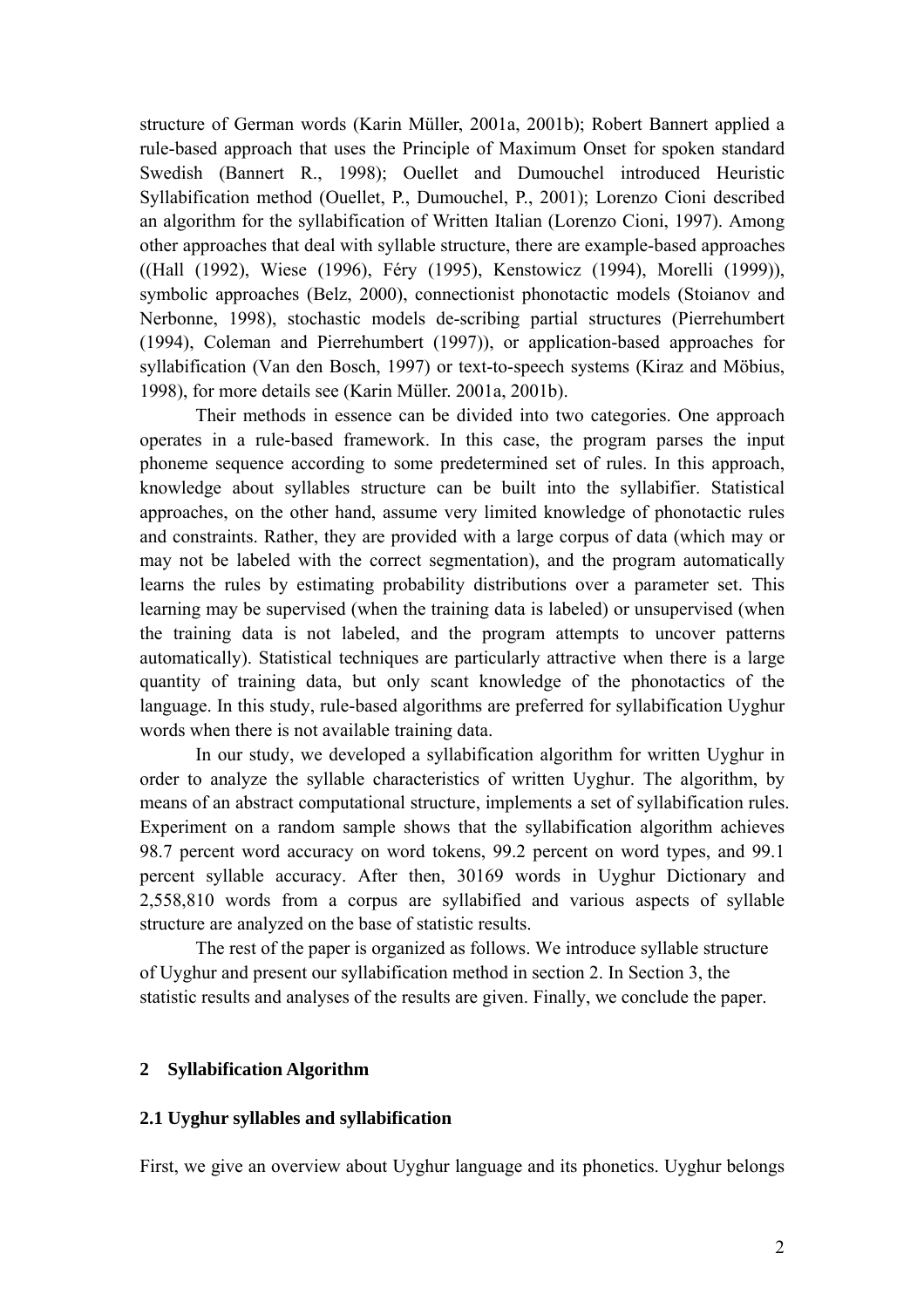to the Eastern branch of the Turkic group of the Altaic language family. It uses adopted Arabic script as main writing system, called Arabic Script of Uyghur (ASU), and in other cases uses adopted Latin Script of Uyghur (LSU) as a component to ASU.

Modern Uyghur has 8 vowels which is symmetrical around the axes of backness, roundness and height: /a, æ, e, i, o, u, ø, y/ which corresponds to *a, e, é, i, o, u, ö, ü* in LSU or ئۈ ،ئۆ ،ئۇ ،ئو ،ئى ،ئې ،ئە ،ئا in ASU. Modern Uyghur has 24 consonants:  $/b$ , p, t,  $ds$ ,  $t$ , x, d, r, z, z, s, f, f,  $s$ , q, k, g, n, l, m, n, h, j, w/ which are corresponds to *b, p, t, zh, ch, x, d, r, z, j, s, sh, f, gh, q, k, g, ng, l, m, n, h, y, w* in LSU The .ASU in ب، پ، ت، ج، چ، خ، د، ر، ز، ژ، س، ش، ف، غ، ق، ك، گ، ڭ، ل، م، ن، ه، ي، ۋ or consonants have a voicing distinction. Like other Turkic languages, the Uyghur has vowel harmony, and is not a [tonal language.](http://www.answers.com/topic/tonal-language)

In grammatical aspects, Uyghur is an agglutinative language, and a number of suffixes are used for inflection and derivation. The category of aspect is expressed analytically. Uyghur is an SOV language.

Uyghur has 12 different syllable types as following: V, CVC, VC, CV, CVCC, VCC, CCVCC, CCVC, CCV, CVVC, CVCCC and CVV. First six syllable types are most frequent syllables in native (Turkic) words, others are often occurs in loanwords from Arabic, Persian, Chinese and other European languages. The stress in Uyghur words falls in general on the last syllable of the word (there are quite a few exceptions to this rule). There is at least one vowel in each syllable.

A syllable is defined as a unit of spoken language bigger than a speech sound (phoneme), and is made up of three components: a nucleus, which consists of a single vowel or syllabic consonant, optionally surrounded by one or more consonants. The consonants that precede the nucleus are collectively referred to as the onset, while those that succeed it are called the coda. The nucleus and coda are sometimes lumped together to form what is called the rhyme (Shankar, 2004). The correct syllabification of a phoneme sequence is not arbitrary, but is subject to certain phonological constraints. Especially in spoken language, the same phoneme sequence may be syllabified differently, but we ignore this detail and assume that there exists one canonical syllabification for every phoneme sequence. In polysyllabic words, the syllables are divided into syllables appearing word-initially, word-medially, and word-finally. For example, look at the syllabification of the words *ishchilar* (workers) on the left and *yardemchi* (helper) on the right. (Figure 1)



**Figure 1**: syllable structure of two Uyghur words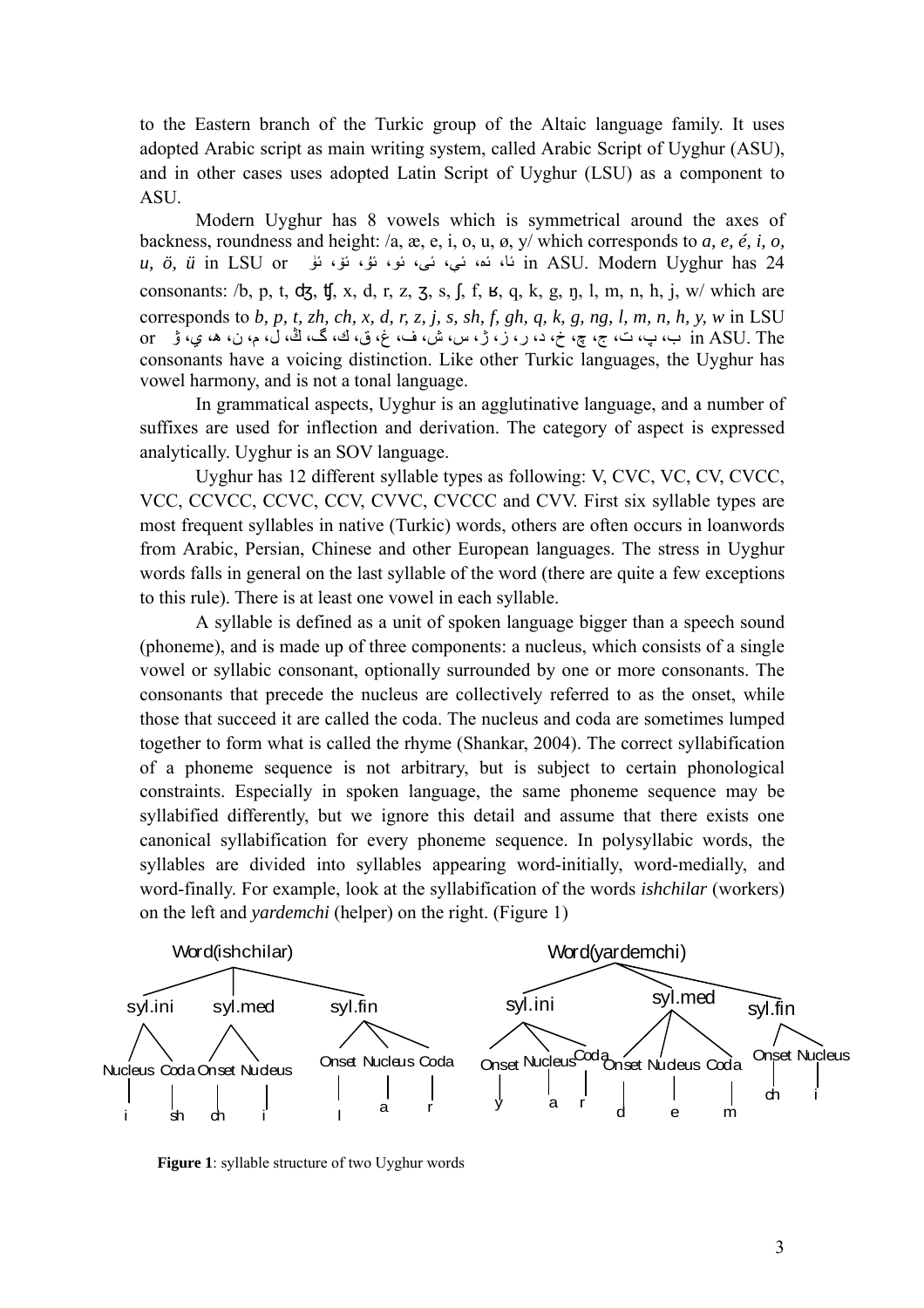#### **2.2 Syllabification rules**

The construction of syllables in Uyghur is very regular; hence it is not difficult to find such rules intuitively or by trial. Our syllabification algorithm for written Uyghur implements a set of syllabification rules that are shortly outlined in what follows. We note that C denotes a generic consonant whereas V represents one of the eight vowels of written Uyghur. We now examine some parts of the syllabification rules:

Hamza on a tooth " <sup>2</sup>" is never listed separately in ASU, due to the fact that it is considered an integral part of initial form of vowels. But, in fact it does serves as the indication of syllable boundary inside a word. Presence of the letter " $\ddot{\text{ }}$ " (a hamza on top of a tooth) inside a word is indicated through the use of an apostrophe (') in LSU.

Therefore, the first rule of syllabification is that insert a "\" (reverse solidus) as the symbol of syllable boundary if there is a hamza in ASU or an apostrophe in LSU inside a word.

The Second rule states that whenever there is a combination of the form VCCV the algorithm produces the syllabification VC\CV by inserting a reverse solidus between two consonants. The groups CVCCV, CVCCVC, CCVCCVC are syllabified as CVC\CV, CVC\CVC, CCVC\CVC separately by this rule.

Another rule states that the group VCV is syllabified as  $V\setminus CV$ . That means that a consonant between two vowels belongs to the second syllable. The groups such as CVCV, VCVC, CVCVC, CVCVCC and CCVCV are syllabified as CV\CV, V\CVC, CV\CVC, CV\CVCC and CCV\CV separately by this rule.

Rule 4: the group VCCCV is syllabified as VCC\CV though there are exceptions such as the loan word *kompyutér* (computer) that must be syllabified as *kom\pyu\tér.* CVCCCV, VCCCVC and CVCCCVC are can be syllabified by this rule.

Rule 5: The group VCCCCV is syllabified as VCC CCV with some exceptions

Rule 6: The group CVV or CVVC is syllabified as one syllable due to the fact that they are often loan words from Chinese, and are monosyllabic words though there are some Uyghur native words that have consequent two vowels, but the two vowels are always separated by hamze "  $\frac{3}{2}$ " in native words, which are syllabified based on the first Rule.

#### **2.3 Syllabification process**

The syllabification algorithm for written Uyghur is of deterministic type and it is based upon the use of recursion and of binary tree in order to detect the boundaries of the syllable within each word.

The algorithm is composed of input-output module that handle the input or output of words to be syllabified, and syllabification module that implements the binary tree based on the syllabification rule discussed above. The algorithm defines the path from the root to a leaf to which corresponds a syllabification rule that allows the definition of a syllable boundary.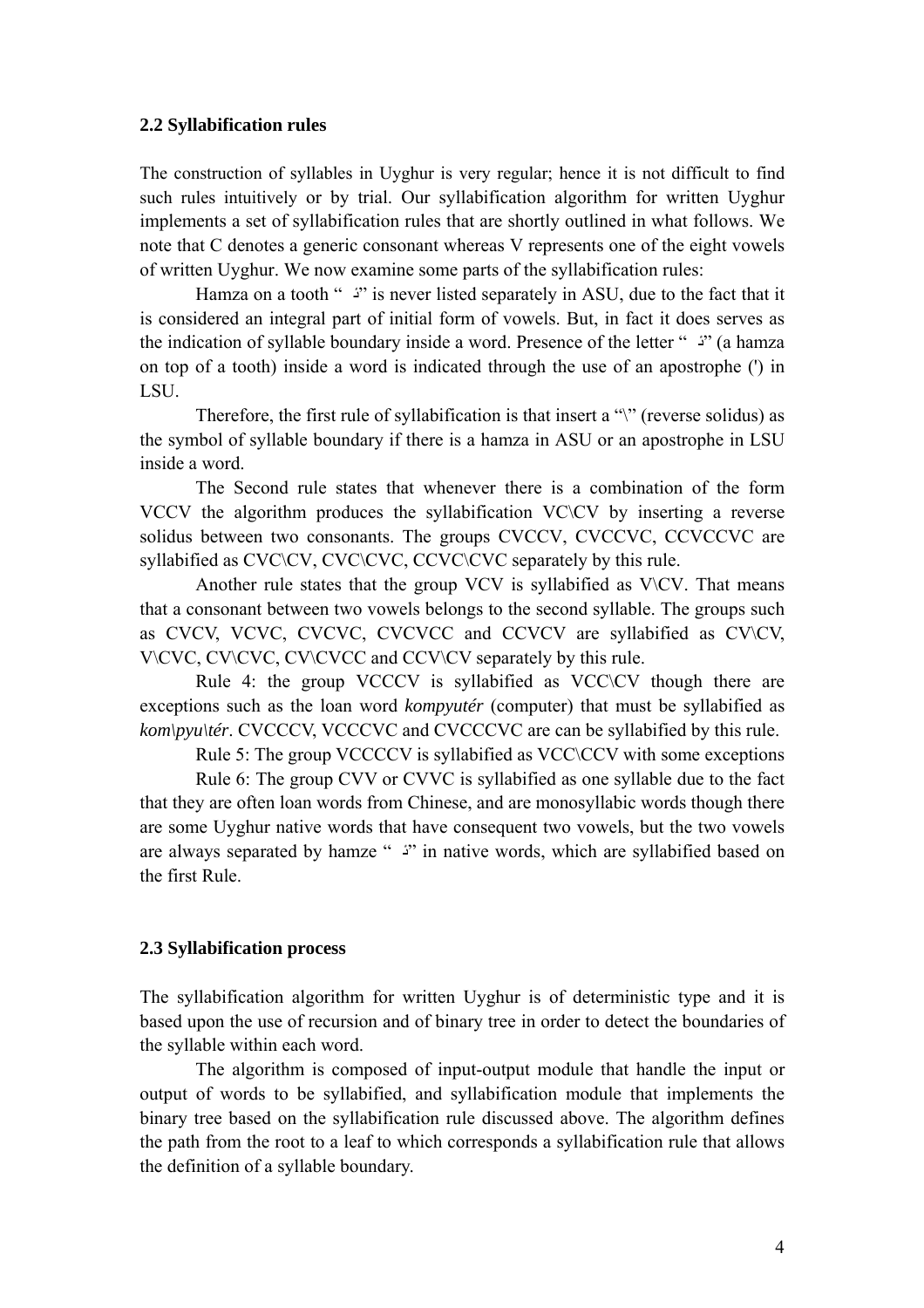The direction of Syllabification within each word is right-to-left, opposite to normal order. Armin Mester and Jaye Padgett (1994) attempt to explain directionality effects on syllabification result. In their work, Right-Left (R-L) syllabification and Left-Right (L-R) syllabification were compared and directional syllabification effects were systematically explored and analyzed. According to them, two kinds of syllabifications produce different result. In our study, we also considered the two possible directions, at last, adopted R-L syllabification because it is simpler and more accurate in some cases than L-R.

The algorithm scans the words from right to left and when reach the second vowel inserts the syllable boundary symbol into the correct position according to the syllabification rules. The process goes on till the last syllable is reached. This characteristic defines the algorithm as recursive.

We now inspect the syllabification process of the word *balilarning* (of children):

| Start: | Syllabified part | Rest part   | Current stream | Result        | Rule |
|--------|------------------|-------------|----------------|---------------|------|
| 1:     |                  | balilarning | arning         | $ar\ning$     | 2    |
| 2:     | ning             | balilar     | ilar           | <i>i</i> \lar | 3    |
| 3:     | \lar\ning        | bali        | ali            | a\li          |      |
| 4:     | \li\lar\ning     | ba          | ba             | \ba           |      |
| End:   | \ba\li\lar\ning  | 0           |                |               |      |

#### **2.4 Experiment and error analyses**

To evaluate our syllabification algorithm, randomly selected 5000 words as a testing sample from the large corpus are syllabified automatically and the results are checked manually for errors.

The test result shows that the syllabification algorithm for written Uyghur achieves 98.7 percent word accuracy on word tokens, 99.2 percent on word types, and 99.1 percent syllable accuracy. In this report, the word accuracy indicates the fraction of words in the test that were correctly syllabified and the syllable accuracy indicates the fraction of syllables correctly identified. For obvious reason, the syllable accuracy is higher than the word accuracy. In test, Out of 5000 words, sixty-seven words contained wrongly predicted syllable boundaries.

According to our investigation on the errors, the most frequent errors occur with the loanwords due to the reason that they have the different syllable structure from the native words and their syllabification is not very regular. For example:

*Kompyutér* (computer) should be syllabified as *Kom\pyu\tér*, not as *Komp\yu\tér,* the native word *dostluging* (your friendliness), with same structure, was syllabified as *dost\lu\qing* which is correct. *Zhinshyang*, person name from Chinese origin, was wrongly syllabified as *Zhinsh\yang*, it should be *Zhin\shyang.* A further error is found with syllable boundaries occurring in conjunction with suffixes.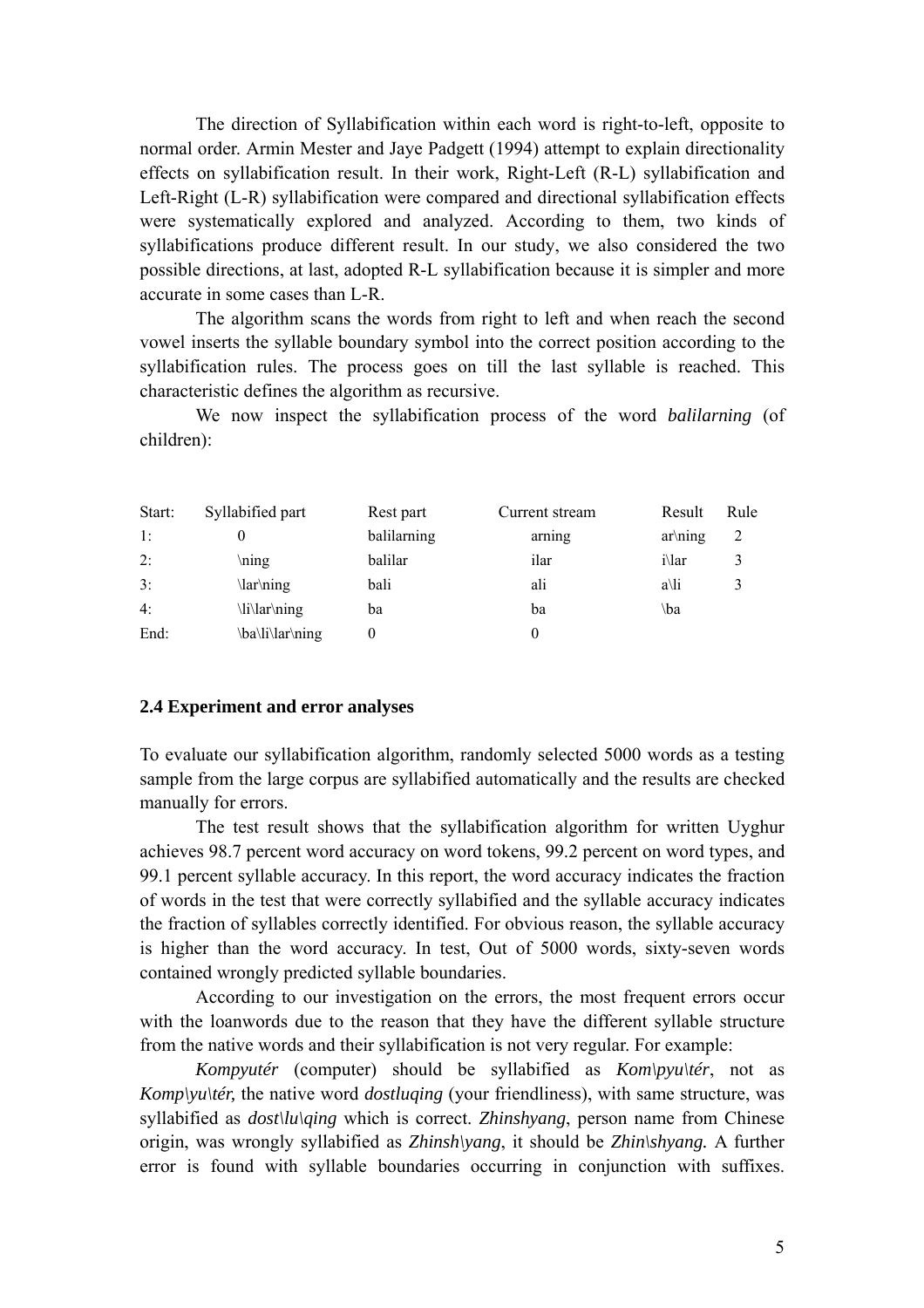*Tekstning* (of text), for instance, should be syllabified as *Tekst\ning* not as *Teks\tning*  because in this word "*-ning"* is a suffix which should belong to another syllable. However, syllabification does not always mirror the morphological structure of words as the next example. *qolung* (your hand) is syllabified as *qo\lung*, which must be *qol\ung* if the suffix "*-ung*" is taken into account.

#### **3 Syllable statistics of written Uyghur**

In this part, first we introduce the resources on which the syllabification task was done. Second, we concentrate on a quantitative result of syllable statistic and then analyze linguistically the statistic result.

## **3.1 Corpus**

To analyze the syllable structure of Written Uyghur, the syllabification algorithm was developed and corpus-based approach was adopted. In our study, we syllabified more than two million words from two sources, the first one is 30169 words in *Uyghur tilining izahliq lughiti* Contemprary Uyghur Dictionary in which only stem forms of words (or lemmas) are listed, the another one is 2,558,810 words from the Uyghur Corpus that had been constructed from 2003 to 2006 at Xinjiang University. The former one almost includes all lexemes in contemporary Uyghur language; the latter one includes texts from all subject areas of writing language such as fiction, news, science, religion, law, society, art .etc. The Uyghur Corpus has been carefully composed to ensure that all text type is represented. In our study, words from five main text types are syllabified and their frequencies are counted. The text type refers to the different levels of language that may be used in different contexts. The five text types are academic papers (15 percent), newspaper reports and opinion pieces (27 percent), corporate websites (25 percent), magazine articles (13 percent), novels and short stories (20 percent).

## **3.2 Statistic result and analyses**

In this section, various statistics about the syllables that were compiled on the basis of output of the syllabification described above, in written Uyghur are given. We differentiate syllables in monosyllabic words from syllables in word initial, word medial and word final. Syllable statistics of words in corpus and words in the Dictionary are also compared in some cases to better illustrate the syllable characteristics of written Uyghur. Unfortunately, due to space constraints and the large size of statistical data, only preliminary results can be presented.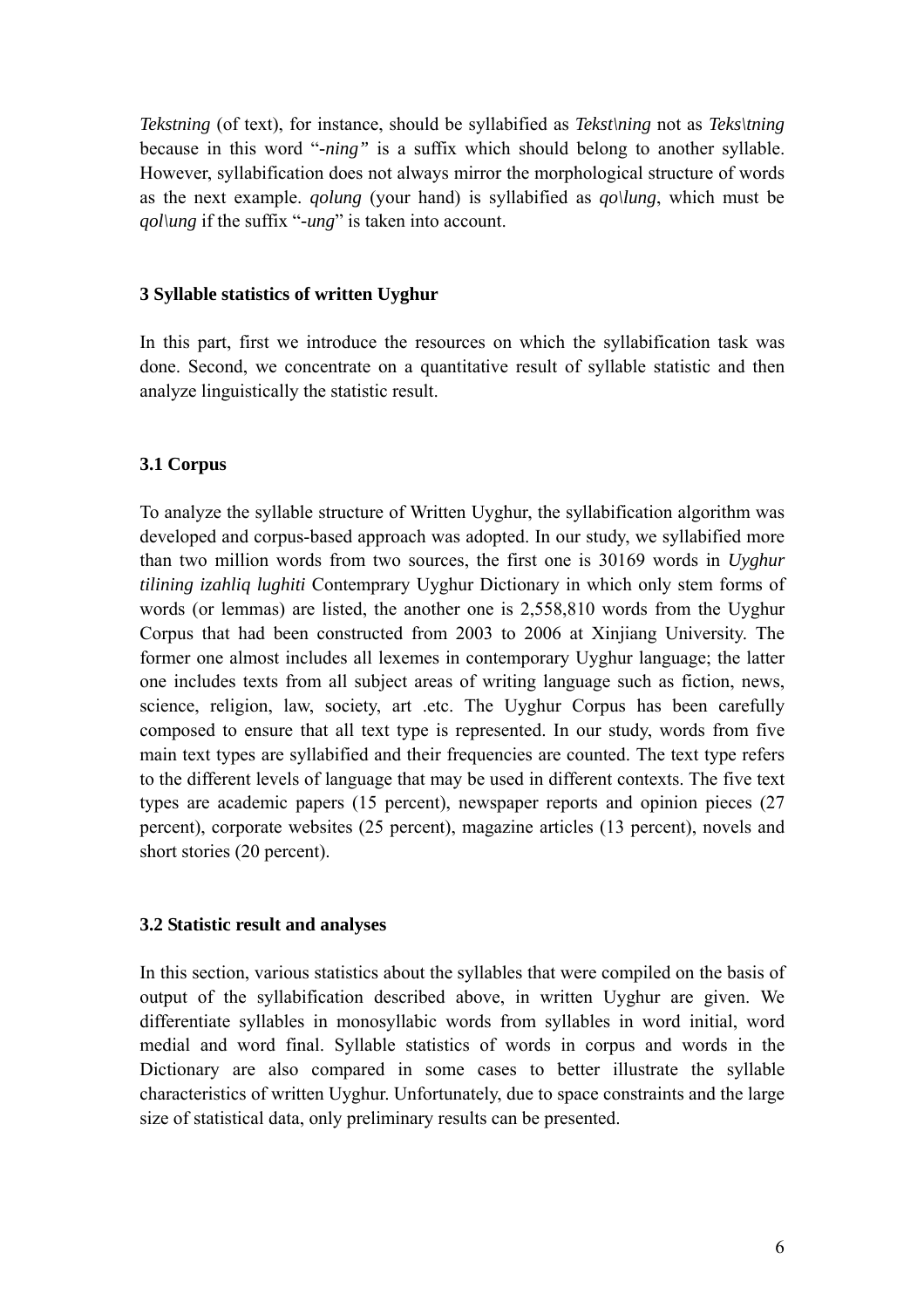#### **3.2.1 Unique syllables and their frequency**

Definite number of syllables in written Uyghur is not clear due to its complexity and immature study in Uyghur phonology. In this study, trough statistics of the corpus, we tentatively found 4094 unique syllables in written Uyghur. More precisely, the 2,558,810 word tokens are consisted of 7,116,023 syllable tokens or 4094 syllable types. The numbers and frequencies of syllable types in different positions are not same. The details are as Table 1.

| Position | Mono-<br>syllabic | Word<br>initial | Word<br>medial | Word<br>final | Anyplace |
|----------|-------------------|-----------------|----------------|---------------|----------|
| type     | 1371              | 2555            | 2164           | 2547          | 4094     |
| token    | 294876            | 2263932         | 2263932        | 2293283       | 7116023  |
| average  | 215.1             | 886.1           | 1046.2         | 900.4         | 1738.2   |

|  | Table 1: Number of syllable types in different positions |  |
|--|----------------------------------------------------------|--|
|--|----------------------------------------------------------|--|

From the Table 1, we can see that syllable types in monosyllabic words are 1371 that is less than initial and final syllables which means that the syllables in word-initial and word-final are more changeable. The table explains the diversity of syllables in different position. The 4094 unique syllables are obtained in our study, however their frequencies are various from one syllable to another. Therefore, 4094 syllables were divided into seven groups (Table 2) based on their frequencies in order to better understand.

| Group          | Frequency               | Accumulative | Accumulative | Number |  |
|----------------|-------------------------|--------------|--------------|--------|--|
| name           |                         | frequency    | percentage   |        |  |
| 1              | $1-20(\geq 58060)$      | 2168515      | 30.47        | 20     |  |
| 2              | $21-100( \geq 14944)$   | 4447972      | 62.51        | 80     |  |
| 3              | $101-500(\geq 1769)$    | 6517888      | 91.59        | 400    |  |
| $\overline{4}$ | 501-672( $\geq$ 1000)   | 6748703      | 94.84        | 172    |  |
| 5              | 673-1547( $\geq$ 100)   | 7077477      | 99.46        | 875    |  |
| 6              | $1548 - 2461 \ge 10$    | 7110429      | 99.92        | 914    |  |
| 7              | $2462 - 4094 \times 10$ | 5594         | 0.08         | 1633   |  |
|                | Sum                     | 7116023      | 100.00       | 4094   |  |

**Table 2**: syllable frequency and grouping

Second column in table 2 includes number of syllables in each group and their frequencies in bracket, the third and forth column are accumulative frequency and percentage respectively, the last one is number of syllable types in each group.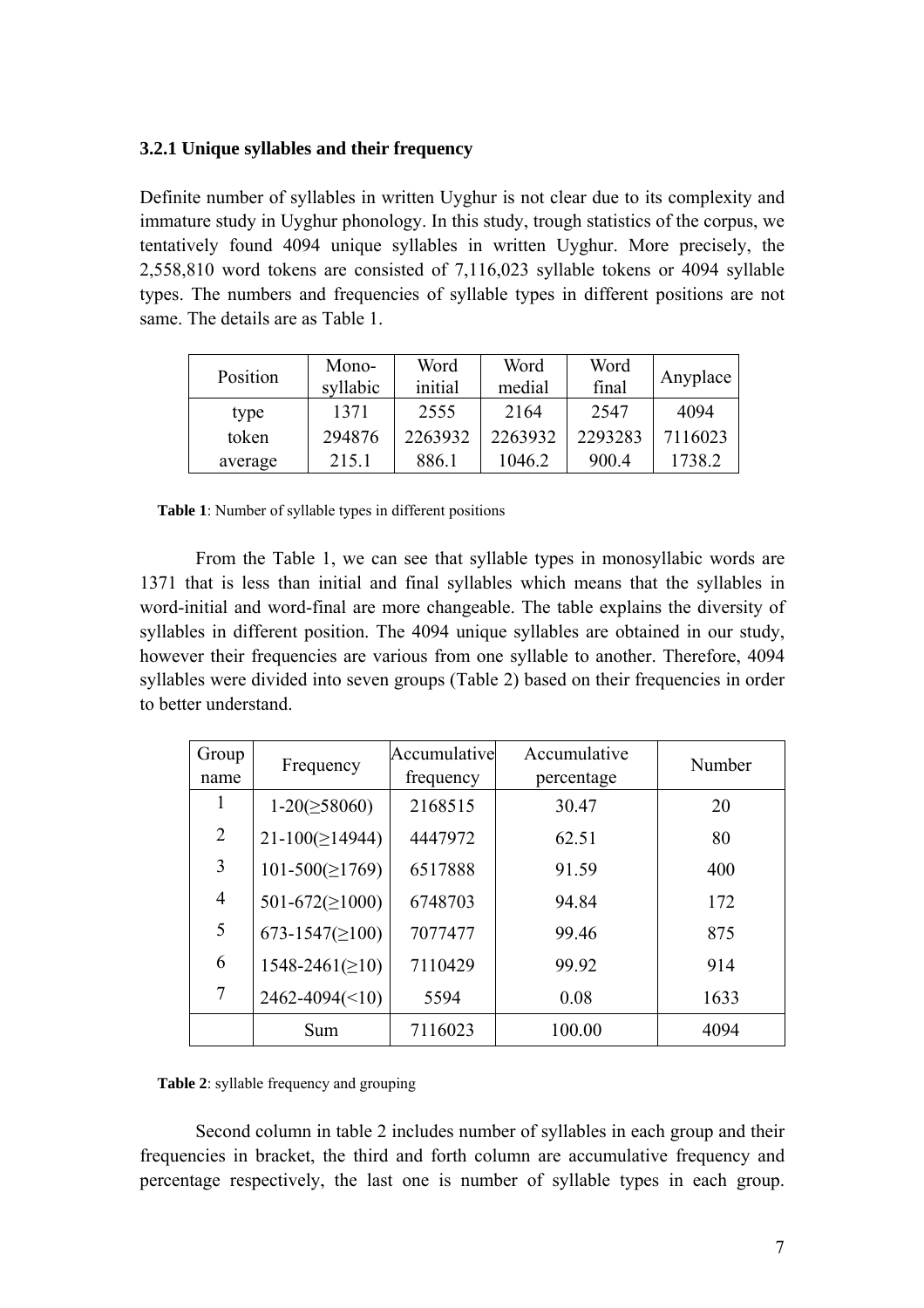Among 4094 syllables, 2461 syllables appeared more than ten times which covers the 99.92 percent of all words in corpus. 1547 syllables appeared over 100 times and 672 syllables appeared over 1000 times. 500 syllable types that appeared over 1769 are account for more than 90 percent of syllables. Sixty-two percent words are consisted of only 100 syllables; the twenty most frequent syllables are account for the 30.47 percent of syllable tokens. The twenty most frequent syllables and their frequencies are as shown in the Figure 2. Note that most of them are of C+i syllable structure.



**Figure 2**: twenty most frequent syllables in Uyghur.

## **3.2.2 Word length**

Number of syllables in each word is also counted to analyze the word length in Uyghur. In Figure 3, three kinds of statistic results are shown, namely word types, word tokens and lexemes in the Dictionary.



**Figure 3**: Word length by number of syllables

According to statistic result, longest word in Uyghur is consisted of nine syllables; average length of the word is 2.87 (7116023/2558810) syllables. From the figure, it is not difficult to find that the most frequent words are bi-syllabic words (35.2%) though their number (13418, 12.2%) is less than that of tri-syllabic words (29978, 27.3%) and quadro-syllabic words (30809, 28%). The simpler words with fewer syllables tend to be more frequent. However, tri-syllabic words in dictionary are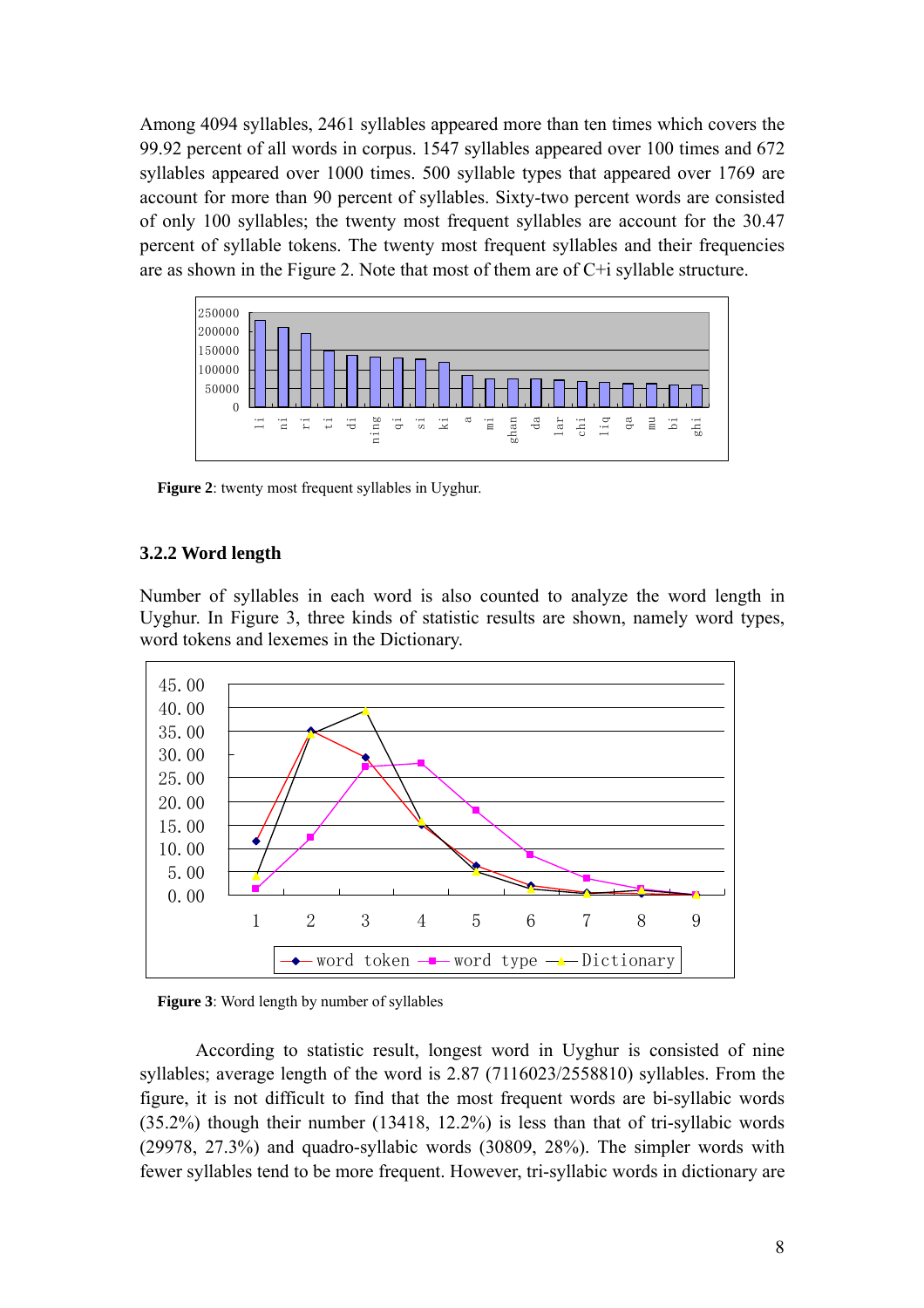more than bi-syllabic word and quadro-syllabic words. Another obvious result of the statistics is that bi-syllabic words (34.2%) and tri-syllabic words (39.4%) are more than all other polysyllabic words in stem forms; however, quadro-syllabic words (28%) and tri-syllabic words (27.3%) are account for the larger proportion of the word types. Percentage of word types with more than three syllables is higher than that of stem words with same syllable number. This indicates that most of Uyghur words appear in inflected forms in the sentences.

### **3.2.3 Syllable complexity**

As shown Table 3 and Table 4, Uyghur has rather complex syllable structure although some syllable structures are not frequent. According to statistic result, most frequent syllables in written Uyghur are CVC (53.3%) and CV (38.4%) structures in stem form of words while CV (50.01%) and CVC (40.44%) structures are most frequent in inflected words. The reason for this phenomenon is that some words change their syllable structure after inflectional suffixes are added. For example, *qol* (hand) that is of CVC structure becomes *qoli* (his hand) by the suffixation of *–i*, which has the structure of CV+CV. VC, V and CVCC syllable structures are less frequent, their frequencies are 3.74%, 2.98% and 1.36% in stem form, or 4.5%, 4.2% and 0.6% in inflectional form respectively.

| Structure               | Mono-                   |      | Word Word Word          |          | Sum            | Percent       |
|-------------------------|-------------------------|------|-------------------------|----------|----------------|---------------|
|                         | syllabic initial medial |      |                         | final    |                | age           |
| <b>CV</b>               | 40                      |      | 12706 13408             |          | 7308 33462     | 38.4          |
| <b>CVC</b>              | 867                     |      | 10867 13662 21007 46403 |          |                | 53.3          |
| <b>VC</b>               | 78                      | 2712 | 291                     | 177      | 3258           | 3.74          |
| $\overline{\mathsf{V}}$ | $\overline{2}$          | 2187 | 371                     | 33       | 2593           | 2.98          |
| <b>CVCC</b>             | 215                     | 366  | 223                     | 377      | 1181           | 1.36          |
| <b>VCC</b>              | 27                      | 61   | 4                       | 10       | 102            | 0.12          |
| <b>VCCC</b>             | $\theta$                | 14   | $\theta$                | $\theta$ | 14             | 0.02          |
| CVCCC                   | 5                       | 11   | 3                       | 3        | 22             | 0.03          |
| <b>CVVC</b>             | $\overline{2}$          | 6    | $\overline{2}$          | 13       | 23             | 0.03          |
| <b>CVV</b>              | $\theta$                | 1    | $\theta$                | 3        | 4              | < 0.01        |
| CCVCC                   | $\Omega$                | 1    | $\theta$                | $\theta$ | 1              | ${<}0.01$     |
| CCVC                    | 1                       | 1    | $\overline{0}$          | $\theta$ | $\overline{2}$ | $<$ 0.01 $\,$ |
| Sum                     | 1237                    |      | 28933 27964 28931 87065 |          |                |               |

**Table 3**: Distribution of different syllable structures in the Dictionary

| Structure    | Mono-          | Word                         | Word           | Word           | Sum                            | Percent- |
|--------------|----------------|------------------------------|----------------|----------------|--------------------------------|----------|
|              | syllabic       | initial                      | medial         | final          |                                | age      |
| <b>CV</b>    | 55437          |                              |                |                | 1026305 1487130 989660 3558532 | 50.01    |
| <b>CVC</b>   | 186834         | 683921                       |                |                | 753262 1253800 2877817         | 40.44    |
| <b>VC</b>    | 26376          | 268211                       | 15363          | 11329          | 321279                         | 4.515    |
| V            | 7540           | 259603                       | 31393          | $\theta$       | 298536                         | 4.195    |
| <b>CVCC</b>  | 14963          | 18749                        | 5120           | 6519           | 45351                          | 0.637    |
| <b>VCC</b>   | 928            | 3523                         | 181            | 416            | 5048                           | 0.071    |
| <b>CVVC</b>  | 2652           | 2674                         | 548            | 1116           | 6990                           | 0.098    |
| <b>CCVC</b>  | 44             | 220                          | $\mathbf{0}$   | $\mathbf{0}$   | 264                            | 0.004    |
| <b>CVV</b>   | 30             | 198                          | 182            | 755            | 1165                           | 0.016    |
| <b>VCCC</b>  | 7              | 177                          | $\overline{4}$ | $\theta$       | 188                            | 0.003    |
| <b>CVCCC</b> | 63             | 175                          | 78             | 333            | 649                            | 0.009    |
| <b>CCV</b>   | $\theta$       | 153                          | $\theta$       | $\theta$       | 153                            | 0.002    |
| <b>CVVCC</b> | $\theta$       | 13                           | 6              | $\overline{4}$ | 23                             | < 0.001  |
| <b>CCVCC</b> | $\overline{c}$ | 10                           | $\theta$       | $\theta$       | 12                             | < 0.001  |
| CVCCCC       | $\overline{0}$ | $\boldsymbol{0}$             | 16             | $\theta$       | 16                             | < 0.001  |
| Sum          | 294876         | 2263932229328322639327116023 |                |                |                                |          |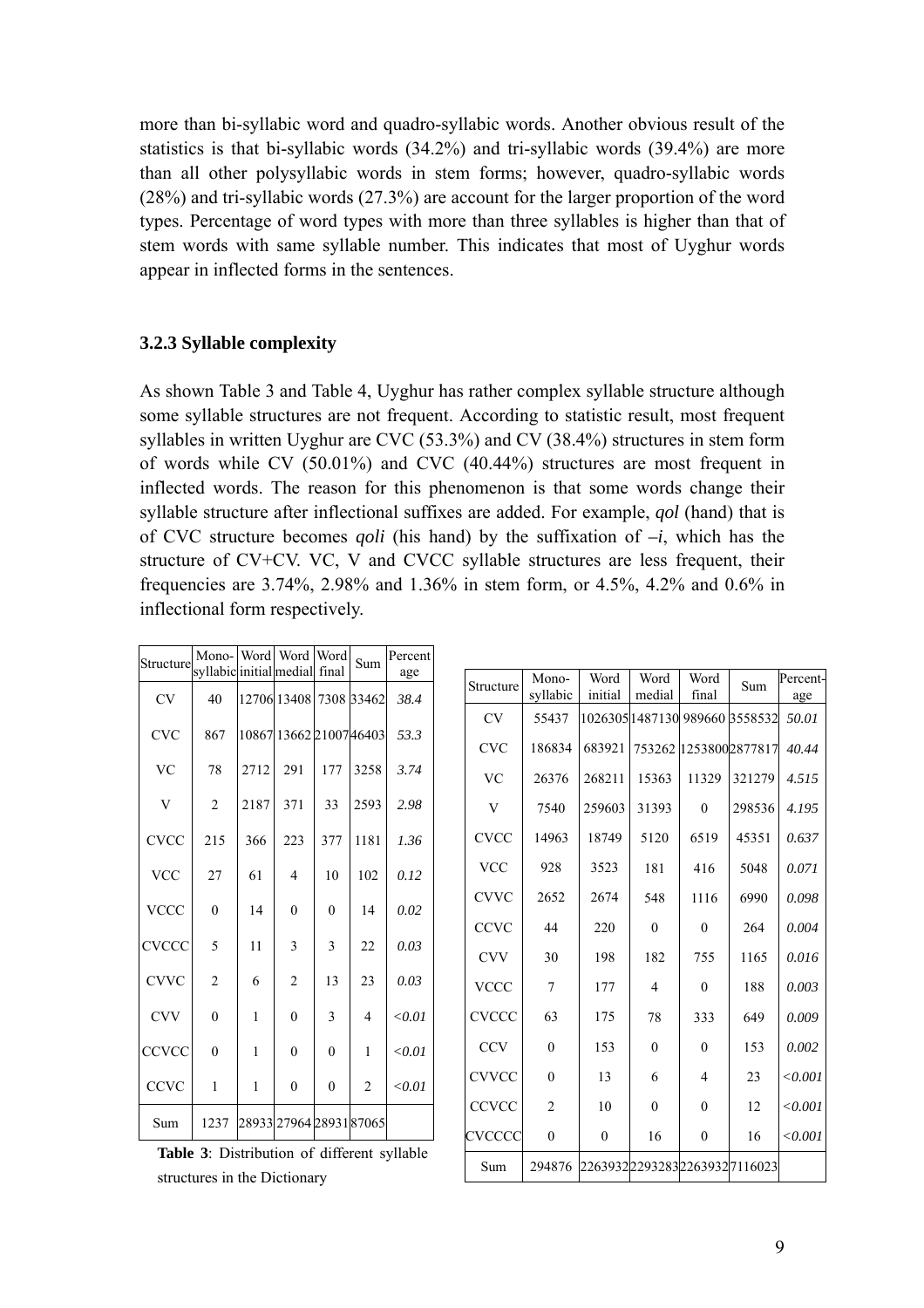**Table 4**: Distribution of different syllable structures in the Corpus

Other structures such as CCVC, CCVCC, CVVC and CVV have very law frequency because most of them are unique to foreign words. From the tables, we also can see that same syllable structures have very different frequencies in different position and the simpler syllable structures are more likely to be more frequent, even some syllable structures are occurs in specific position. For instance, CCVC structures are always found in monosyllabic words or word initial.

## **3.2.4 Nuclei complexity**

As we discussed above, there is one or two vowels in each syllable, more than two vowels within one syllable is not permitted in Uyghur phonology. Syllable types with one vowel are most common, syllable types with two vowels are only appears in foreign words which only accounts for less than 1% of all syllables. Therefore, most of nuclei are rather simple; statistics of nuclei are given in Table 5.

| Nuclei       | initial | Percentage | final   | Percentage medial Percentage mono Percentage |         |       |       |       | total   | Percentage |
|--------------|---------|------------|---------|----------------------------------------------|---------|-------|-------|-------|---------|------------|
| A            | 540812  | 23.86      | 504217  | 22.25                                        | 435838  | 19.00 | 46670 | 15.68 | 1527537 | 21.44      |
| E            | 429365  | 18.94      | 411125  | 18.14                                        | 249523  | 10.88 | 83742 | 28.14 | 1173755 | 16.48      |
| I            | 431878  | 19.05      | 1049398 | 46.31                                        | 1253174 | 54.63 | 65443 | 21.99 | 2799893 | 39.30      |
| É            | 195713  | 8.63       | 3916    | 0.17                                         | 29371   | 1.28  | 4018  | 1.35  | 233018  | 3.27       |
| $\mathbf{O}$ | 248536  | 10.96      | 42408   | 1.87                                         | 67832   | 2.96  | 26433 | 8.88  | 385209  | 5.41       |
| u            | 233330  | 10.29      | 206232  | 9.10                                         | 185076  | 8.07  | 45292 | 15.22 | 669930  | 9.40       |
| $\ddot{o}$   | 105107  | 4.64       | 868     | 0.04                                         | 2908    | 0.13  | 15533 | 5.22  | 124416  | 1.75       |
| ü            | 82072   | 3.62       | 47637   | 2.10                                         | 70301   | 3.06  | 10427 | 3.50  | 210437  | 2.95       |

**Table 5**: Statistics of nucleus in Uyghur

The most likely nuclei are in initial syllables [a, i, e] (23.86%, 19.05%, 18.94%), in medial syllables [i, a, e, u] (54.63%, 19%, 10.88%, 8.07%), in final syllables [i, a, e, u] (46.31%, 22.25%, 18.14%, 9.10%), in monosyllabic words [e, i, a, u] (28.14%, 21.99%, 15.68%, 15.22%), and in total [i, a, e] (39.3%, 21.4%, 16.5%). The less likely nuclei are [ü, ö] (3.62%, 4.64%) in initial syllables, [ö, é] (0.04%, 0.17%) in final syllable, [ö, é] (0.13%, 1.28%) in medial syllables, [é, ü] (1.35%, 3.5%) in monosyllabic words, and [ö, ü, é] (1.75%, 2.95%, 3.27%) in total.

## **3.2.5 Onset and coda complexity**

Many syllables in Uyghur prefer simple onset and coda. For onset, a single consonant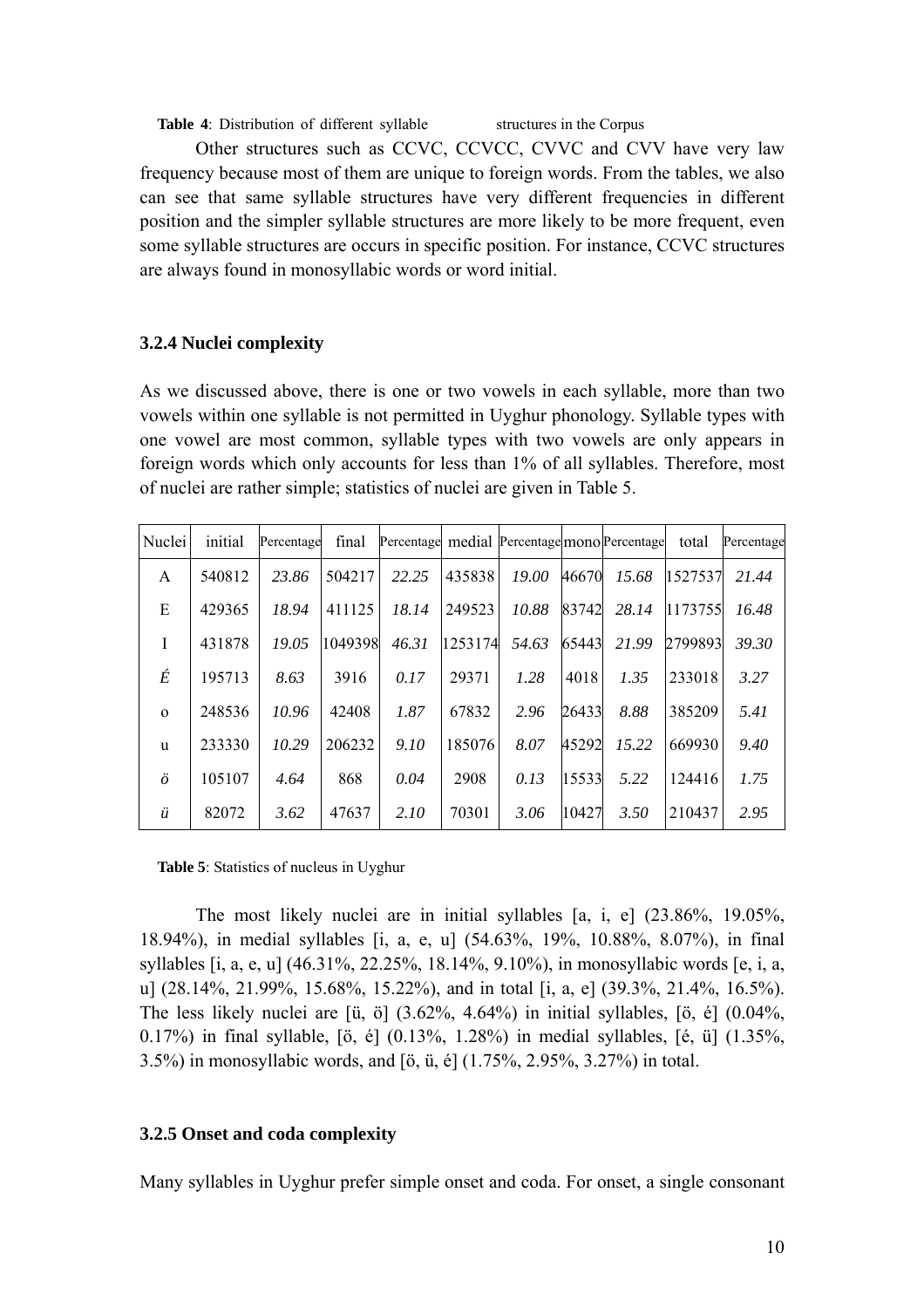is found (93%), two consonants (less than 0.01%), and three consonants are not found. For codas, one consonant is observed  $(46\%)$ , two consonants  $(0.7\%)$ , and three consonants  $(0.01\%)$ . Table 5 displays the onsets and codas consisting of one consonant.

**Onset statistics:** According to the statistics result, the most probable consonants in monosyllabic words are [b, y, m, x]  $(30.6\%, 8.4\%, 7.6\%, 6.4\%)$ , in initial syllables [b, t, q, m] (13.7%, 12.2%, 11.8%, 9.1%), in medial syllables [l, r, t, m] (18.7%, 10.4%, 9.6%, 6.5%), in final syllables [l, n, d, r] (15.6%, 14.5%, 12.4%, 8.2%), and in total [l, t, d, n] (12.1%, 9.2%, 7.7%, 7.6%). [ng] does not appear in monosyllabic words and word initial syllables as onset, and [j, f, ng] (0.01%, 0.1%, 0.29%) are less likely to be an onset.

**Coda statistics:** in initial position, the most likely consonants are [l, r, n, y] (16.9%, 13.1%, 8.5%, 7.7%), in medial syllables [r, n, t, l] (20.7%, 17.7%, 10.6%, 8.4%), in final syllables [n, ng, r, p, q] (22.2%, 12.4%, 10.4%, 9%, 8.9%), and in monosyllabic words [r, z, ng, l] (19,3%, 10.2%, 9.4%, 9.3%). Less likely consonant are [j, f, g, zh] (0.03%, 0.05%, 0.14%, 0.23%).

| Onsets                | Mono        | initial | medial final total% |            |             | Codas                  | Mono  | initial  | medial   | final | total% |
|-----------------------|-------------|---------|---------------------|------------|-------------|------------------------|-------|----------|----------|-------|--------|
| $\leftrightarrow$ (b) | 30.61       | 13.72   | 2.13                | 1.12       | 6.01        | $\leftrightarrow$ (b)  | 0.26  | 0.94     | 0.92     | 0.28  | 0.63   |
| پ                     | $(p)$ 2.17  | 3.00    | 1.56                | 0.72       | 1.68        | (p)<br>ڀ               | 7.94  | 3.75     | 4.59     | 8.99  | 6.29   |
| ث<br>(t)              | 5.93        | 12.23   | 9.63                | 6.77       | 9.19        | (t)<br>ت               | 7.55  | 5.77     | 10.63    | 6.36  | 7.28   |
| ج                     | $(zh)$ 1.51 | 1.71    | 1.17                | 1.24       | 1.35        | (zh)<br>ج              | 0.37  | 0.50     | 0.14     | 0.05  | 0.23   |
| چ                     | (ch) 2.88   | 2.43    | 2.40                | 2.70       | 2.53        | (ch)<br>$\overline{c}$ | 2.03  | 1.22     | 0.34     | 0.18  | 0.66   |
| خ<br>(x)              | 6.44        | 3.78    | 0.93                | 0.31       | 1.70        | (x)<br>خ               | 0.10  | 3.80     | 0.28     | 0.05  | 1.23   |
| $\Delta$ (d)          | 4.55        | 3.88    | 6.37                | 12.357.71  |             | $\Delta$ (d)           | 0.23  | 1.48     | 0.42     | 0.37  | 0.71   |
| (r) ر                 | 0.75        | 2.60    | 10.41               | 8.18       | 7.16        | (r)<br>ر               | 19.32 | 13.09    | 20.65    | 10.41 | 14.28  |
| $\mathfrak{z}$ (z)    | 1.29        | 0.91    | 2.57                | 1.55       | 1.72        | (z)<br>ز               | 10.17 | 4.01     | 2.99     | 1.97  | 3.41   |
| (j) ژ                 | 0.00        | 0.04    | 0.01                | 0.00       | 0.01        | ڑ<br>(j)               | 0.00  | $0.00\,$ | 0.10     | 0.00  | 0.03   |
| (s)                   | 5.50        | 5.10    | 5.62                | 4.24       | 5.00        | (s)<br>س               | 1.83  | 5.01     | 2.56     | 0.92  | 2.60   |
| س                     |             |         |                     |            | 2.81        | ش<br>$(\mathrm{sh})$   | 8.16  | 6.64     | 7.76     | 7.14  | 7.21   |
| ش                     | (sh)4.14    | 3.41    | 2.56                | 2.44       |             | غ<br>(gh)              | 0.38  | 1.75     | 0.22     | 1.45  | 1.17   |
| gh) 0.58              |             | 0.30    | 2.38                | 6.20       | 3.08        | ف<br>(f)               | 0.01  | 0.06     | $0.02\,$ | 0.05  | 0.05   |
| ف<br>(f)              | 0.09        | 0.14    | 0.07                | 0.11       | 0.10        | ق<br>(q)               | 5.74  | 4.47     | 5.38     | 8.92  | 6.52   |
| ق<br>(q)              | 3.10        | 11.81   | 5.28                | 3.80       | 6.42        | ك<br>(k)               | 1.51  | 2.89     | 2.77     | 5.32  | 3.71   |
| ك<br>(k)              | 4.56        | 8.35    | 3.59                | 5.30       | 5.49        | گ<br>(g)               | 0.03  | 0.33     | 0.13     | 0.02  | 0.14   |
| گ                     | $(g)$  1.07 | 0.80    | 2.14                | 3.27       | 2.13        | (1)<br>J               | 9.32  | 16.89    | 8.43     | 2.60  | 8.75   |
| J(1)                  | 0.52        | 0.70    | 18.66               |            | 15.60 12.08 | (m)<br>م               | 2.59  | 4.29     | 6.65     | 6.53  | 5.60   |
| (m) م                 | 7.56        | 9.05    | 6.51                | 4.39       | 6.50        | (n)<br>ن               | 9.23  | 8.50     | 17.68    | 22.21 | 16.09  |
| (n)<br>ن              | 2.11        | 2.99    | 4.87                | 14.50 7.60 |             | (y)<br>ي               | 3.41  | 7.67     | 4.39     | 3.55  | 4.98   |
| (y)<br>ي              | 8.40        | 7.86    | 5.09                | 2.74       | 5.15        | ڭ<br>(ng)              | 9.40  | 3.48     | 2.36     | 12.42 | 7.13   |
| اڭ                    | $(ng)$ 0.00 | 0.00    | 0.30                | 0.54       | 0.29        | (h)<br>۵               | 0.29  | 2.54     | 0.42     | 0.15  | 0.94   |
| (h)                   | 5.52        | 4.16    | 1.81                | 0.71       | 2.20        | ۇ<br>(w)               | 0.12  | 0.93     | 0.18     | 0.04  | 0.35   |
| ۇ<br>$(w)$ 0.72       |             | 1.03    | 3.94                | 1.21       | 2.09        |                        |       |          |          |       |        |

**Table 6**: statistics of onsets (left) and codas (right) in Uyghur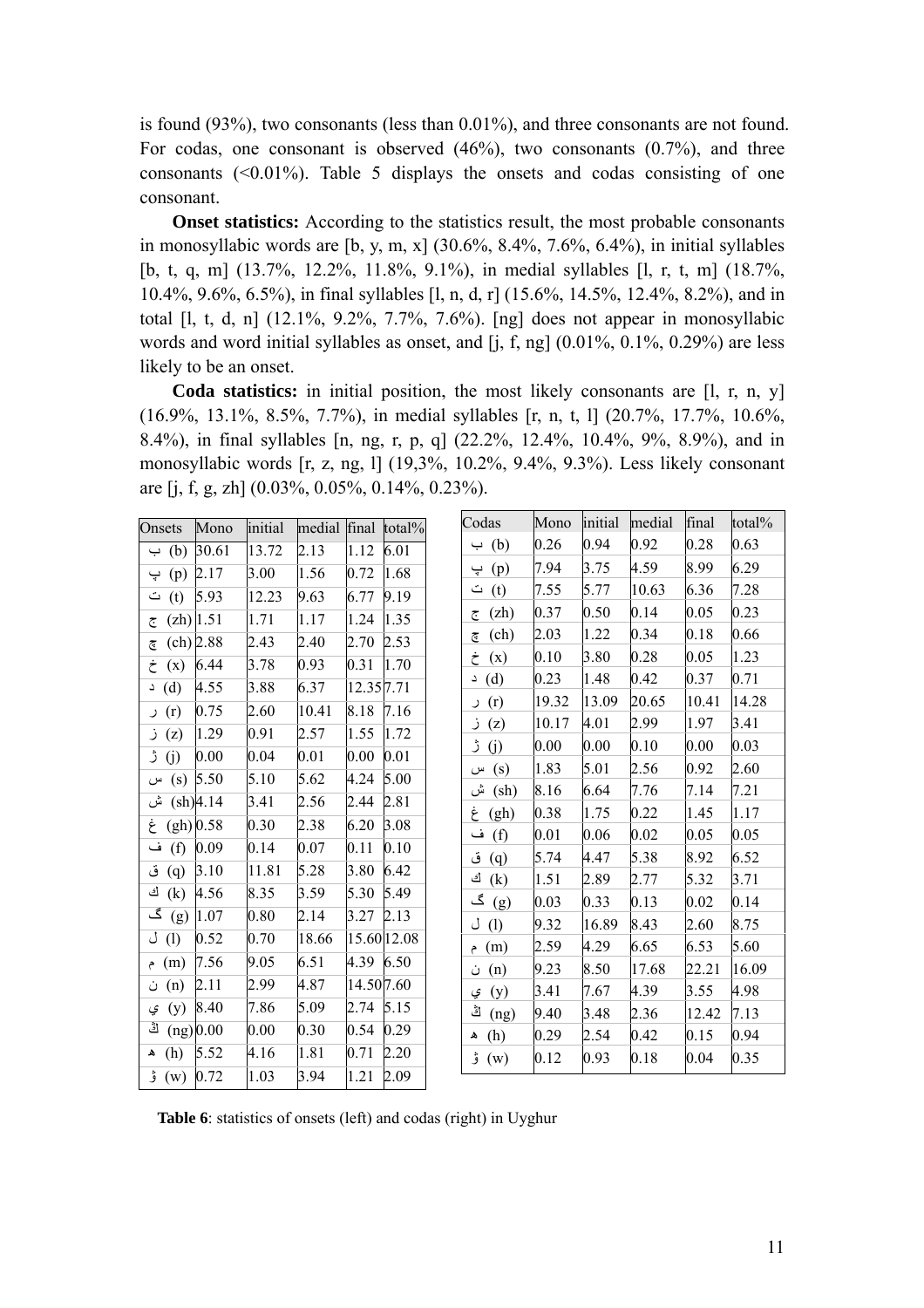#### **4 Conclusion and future work**

In this paper, a syllabification algorithm for written Uyghur was presented, and various statistics result about syllable structure of Uyghur was analyzed based on the corpus. Our syllabification algorithm works on the basis of syllabification rule, which is simple and achieved rather high preciseness on syllabification. Statistics shows that corpus based approach in phonology produces good result. In future, we would like to improve the algorithm and conduct more experiments about syllable structure of Uyghur spoken language.

#### **Acknowledgements**

We would like to thank Professor Hou Min for her advice and support in writing this paper. We would also like to Graduate School and center for corpus research on media spoken language at Communication University of China for its financial support.

#### **References**

- Armin Mester and Jaye Padgett. (1994) 'Directional Syllabification in Generalized Alignment'. *Phonology*, Vol. 3, pp. 79–85
- Bannert R. (1997) Principles of syllabification for Swedish: a methodological study. Reports from the Department of Phonetics, Umeå University. PHONUM 4, pp. 73–76.
- Bannert R. (1998) Two thousand and one syllables in spoken Standard wedish: aspects of syllabification. Reports from the Department of Phonetics, Umeå University.
- Jean Rahman Duval, Waris Abdukerim Janbaz. (2006) An Introduction to Latin-Script Uyghur. *Middle East & Central Asia Politics, Economics, and Society Conference*. Sept 7–9, 2006, Salt Lake City, USA.
- [Seung-Shik Kang](http://portal.acm.org/results.cfm?query=author%3ASeung%2DShik%20Kang&querydisp=author%3ASeung%2DShik%20Kang&coll=GUIDE&dl=GUIDE&CFID=26190982&CFTOKEN=75426717) and [Yung Taek Kim](http://portal.acm.org/results.cfm?query=author%3AYung%20Taek%20Kim&querydisp=author%3AYung%20Taek%20Kim&coll=GUIDE&dl=GUIDE&CFID=26190982&CFTOKEN=75426717) (1994) *Syllable-based model for the Korean Morphology*, Proceedings of the 15-th International Conference on Computational Linguistics(COLING-94), vol.1, pp. 221–26. Kyoto, Japan
- Karin Müller. (2001a) Automatic Detection of Syllable Boundaries Combining the Advantages of Treebank and Bracketed Corpora Training. In Proc. of ACL 2001.
- Karin Müller. 2001b. Probabilistic Context-Free Grammars for Syllabification and Grapheme-to-Phoneme Conversion. In Proc. of EMNLP, Pittsburgh, PA.
- Karin Müller. (2002) Probabilistic Context-Free Grammars for Phonology, Morphological and Phonological Learning. *Proceedings of the 6th Workshop of the ACL Special Interest Group in Computational Phonology (SIGPHON)*, Philadelphia, July 2002, pp. 70–80.